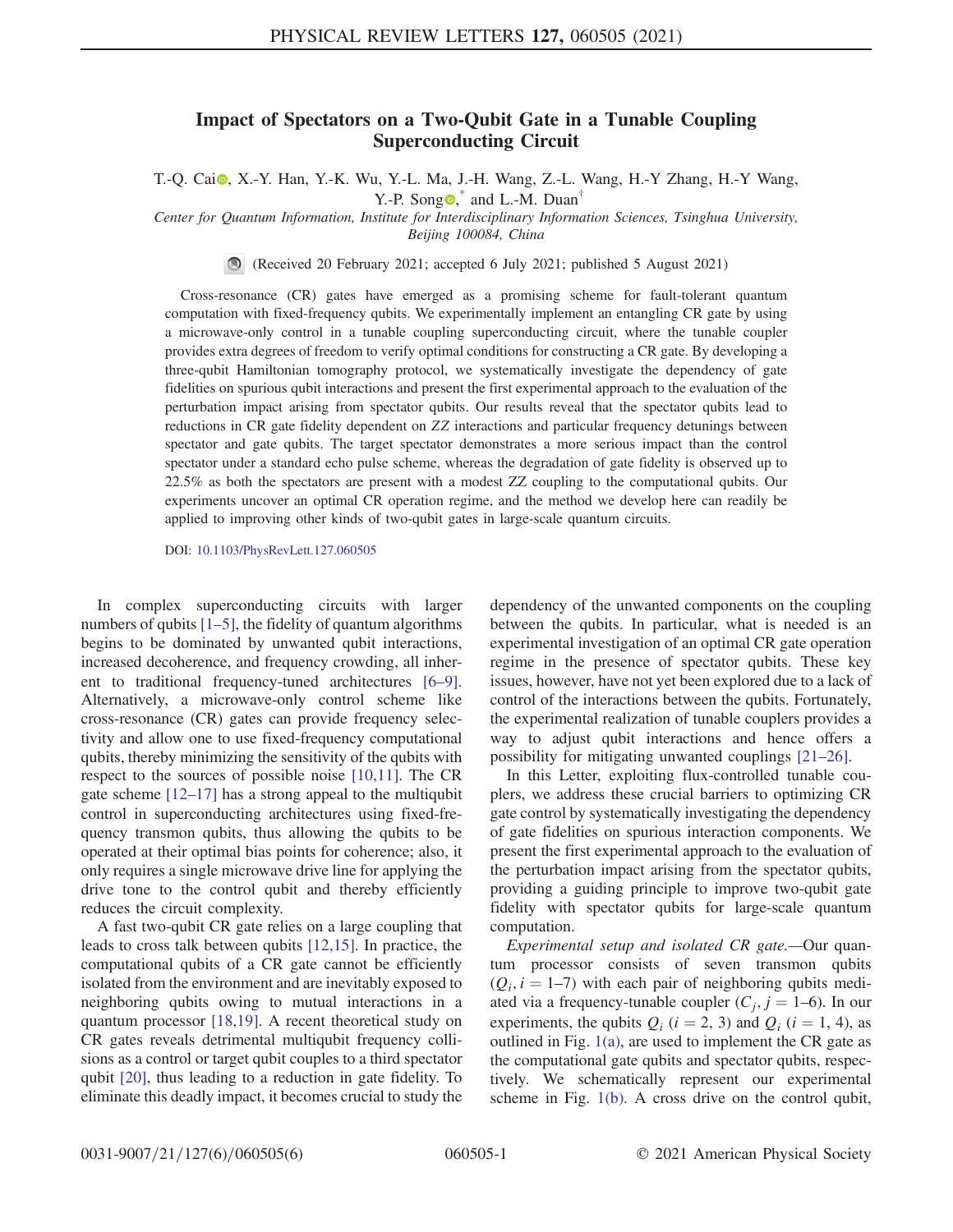<span id="page-1-0"></span>

FIG. 1. (a) Sketch of the experimental subsystem. The qubit frequencies (in GHz) are displayed in the corresponding boxes. The two computational qubits are coupled with an effective coupling  $J_{23}$  via a direct coupling with strength  $g_{2d}$  and indirect couplings through the coupler with  $g_{21}$  and  $g_{22}$ , respectively. (b) Schematic representation of the experimental scheme. The black (white) and brown (purple) dots depict ideal and distorted state trajectories of the target qubit on a Bloch sphere, respectively. The distortion is due to the impact of the ZZ interaction from the target spectator.

at the target qubit frequency, rotates the target either around the  $+x$  axis or  $-x$  axis, depending on the state of the control. By contrast, the presence of spectator qubits distorts the quantum trajectory of the target and hence degrades the two-qubit gate performance. By developing three-qubit Hamiltonian tomography, intriguingly, we can extract all unwanted interactions and reveal an optimal gate operation regime.

We first consider an isolated CR gate. Both gate qubits are negatively detuned from the coupler  $\Delta_i = \omega_i - \omega_c < 0$  $(i = 2, 3)$ , where  $\omega_{2,3}$ ,  $\omega_c$  are the frequencies of  $Q_2$ ,  $Q_3$ , and  $C_2$ , respectively. We apply a CR drive pulse  $\Omega \cos(\omega_d t + \phi)$  on the control qubit  $Q_2$  with an amplitude Ω, frequency  $ω_d$ , and phase  $φ$ . When the qubit drive is present, the system Hamiltonian is

$$
H/\hbar = \sum_{i=2,3} \frac{1}{2} \tilde{\omega}_i \sigma_i^z + J_{23} (\sigma_2^+ \sigma_3^- + \sigma_3^+ \sigma_2^-) + \Omega \cos(\omega_d t + \phi) \sigma_2^x,
$$
 (1)

where  $\sigma_{\alpha}^{x}$ ,  $\sigma_{\alpha}^{z}$ ,  $\sigma_{\alpha}^{+}$ ,  $\sigma_{\alpha}^{-}$  ( $\alpha = 2, 3$ ) are the Pauli X, Pauli Z, and<br>raising and lowering operators for  $\Omega_2$  and  $\Omega_2$  respectively: raising and lowering operators for  $Q_2$  and  $Q_3$ , respectively;  $\tilde{\omega}_2 = \omega_2 + (J_{23}/\Delta), \quad \tilde{\omega}_3 = \omega_3 - (J_{23}/\Delta), \quad J_{23} = g_{2d} +$  $(g_{21}g_{22}/\Delta),$   $(1/\Delta) = [(1/\Delta_2) + (1/\Delta_3)]/2$  [\[27](#page-5-3)–30].<br>On the condition that  $\Omega$  *I*<sub>22</sub>  $\ll \Delta$  and the drive On the condition that  $\Omega, J_{23} \ll \Delta$  and the drive frequency  $\omega_d$  is in resonance with the target qubit  $(Q_3)$ frequency  $\tilde{\omega}_3$ , considering cross talks on the processor chip and off-resonance drive on the control qubit, the effective drive Hamiltonian can be expressed as  $H_{\text{eff}}/\hbar=$  $u_1ZX+u_2ZY+u_3ZZ+u_4ZI+u_5IX+u_6IY+u_7IZ$  [\[15,31\]](#page-5-4). The first one is the CR term, while the rest are the

<span id="page-1-1"></span>

FIG. 2. (a) Numerical simulations and measurements of ZX interaction with the fixed CR drive amplitude  $\Omega = 18$  MHz. (b) Cross-sectional views of (a) at two representative coupler frequencies with three sets of CR drive amplitudes. (c) Change in the quantum process tomography (QPT) fidelity (black dot) as a function of the coupler qubit frequency (left axis). The corresponding CR drive amplitudes (dark red narrow bar) used for acquiring the QPT fidelities (right axis). (d) ZX, ZZ, and IX vary as a function of the coupler  $(C_2)$  frequency with three different CR drive amplitudes. (e) The experimental (dots) and numerical (solid lines) results of the  $ZX/ZZ$  ratio vary with the qubit frequency detuning  $\Delta_{ct}$  (left panel) and the coupler  $(C_2)$ frequency (right panel). The optimal operating condition is expected in the region where the  $ZX/ZZ$  ratio is large but insensitive to the coupler frequency.

unwanted residual qubit interaction terms in the gate operation.

To verify optimal implementation parameters and extract error terms in the gate operation, we numerically calculate CR Hamiltonian components based on the lowest-order energy-basis representation method [\[20\]](#page-5-1) with experimental parameters. We plot the primary interaction term ZX as a function of control-target qubit frequency detuning  $\Delta_{ct}$  and coupler frequency, as shown in Fig. [2\(a\).](#page-1-1) The results reveal that the interaction component is sensitive to the frequency detuning, featuring two-qubit resonance poles where the interaction value becomes infinite as the detuning crosses the gate parameters  $\Delta_{ct} = 0$ ,  $\Delta_{ct} = \pm \alpha_i = \pm 222$  MHz  $(i = 2, 3)$ , and thus divides the gate operation into the distinct regions labeled I, II, III, and IV. Moreover, the interaction term undergoes the turning points (indicated by red arrows) that are slightly dependent on the frequency detuning, as the coupler frequency passes across the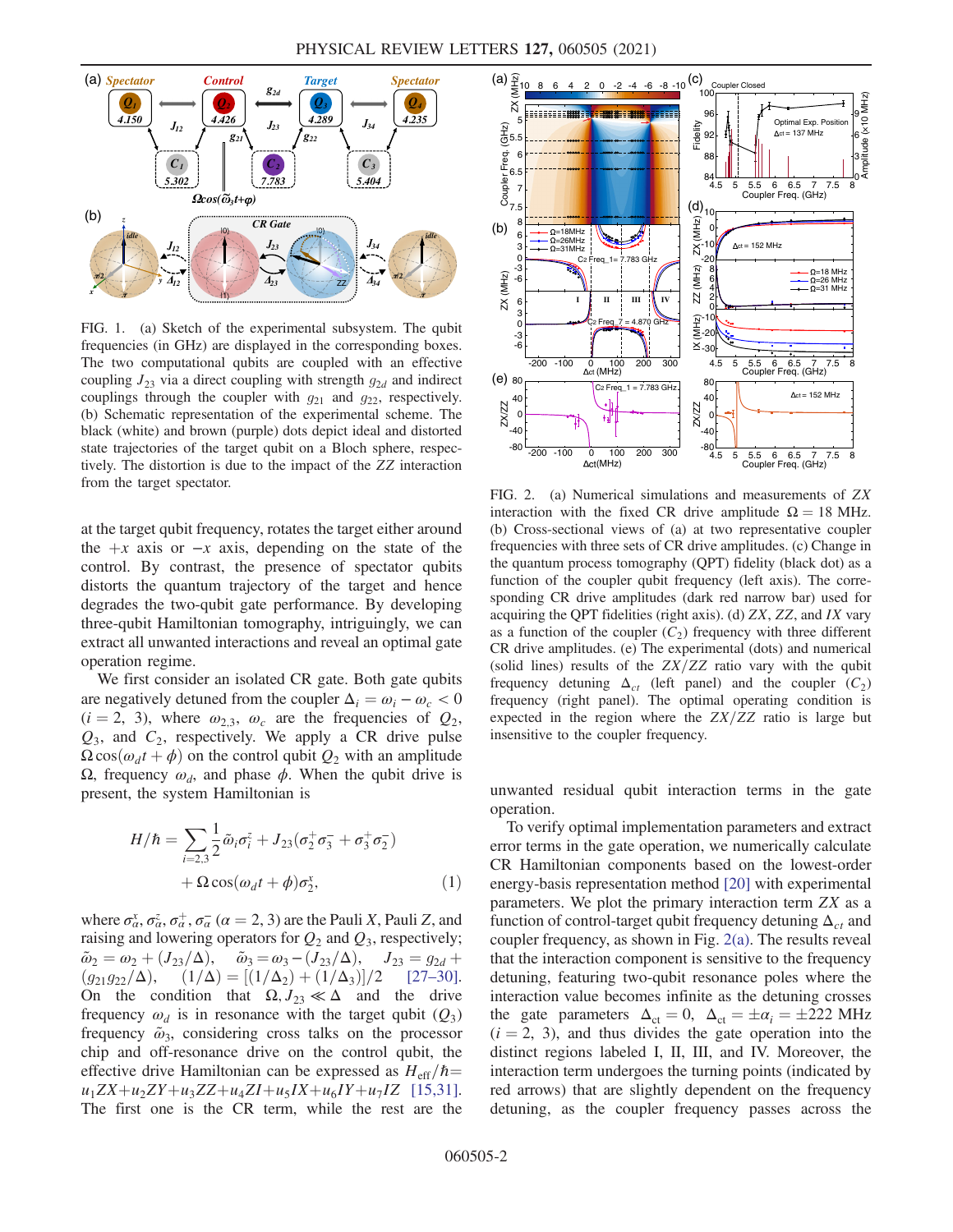transition point. We experimentally measure the CR Hamiltonian and fit Rabi oscillations with a Bloch equation model function [\[15\]](#page-5-4), using the pulse sequence sketched in the Supplemental Material [\[32](#page-5-5)–38]. The measured ZX interaction at eight different coupler frequencies, as shown in Fig. [2\(a\),](#page-1-1) is displayed in black circles with color intensity inside to identify the interaction strengths, which are consistent with the numerical calculations. To highlight its dependence on the frequency detuning, we plot the measured ZX and the simulated ZX (solid lines) in Fig. [2\(b\)](#page-1-1). The aforementioned distinct regions are clearly distinguished with the detuning transitions. Furthermore, we selectively plot three interaction components of both the measured and the calculated  $ZX, ZZ, and IX$  in Fig.  $2(d)$  as a function of the coupler frequency with three different drive amplitudes and a fixed  $\Delta_{ct} = 152$  MHz. We find that the large ZX rate and the relatively small static ZZ interaction in region III define an optimal operating regime in our experiment, which is confirmed by the experimental data and numerical calculations (solid lines) shown in the left panel of Fig. [2\(e\)](#page-1-1). In addition, the right panel of Fig.  $2(e)$  implies that  $ZX/ZZ$  is less sensitive to the coupler frequency except for the region near  $ZZ = 0$ .

To suppress the unwanted CR components, we verify an appropriate CR drive phase, and perform CR Rabi experiments by using an echo scheme [\[15,39\]](#page-5-4). The state trajectory of the target qubit is depicted in a Bloch sphere in Fig. S6(g) in the Supplemental Material during the CR gate operation, showing a near perfect circle on the surface of the Bloch sphere, which confirms that the echo scheme improves the gate evolution. According to the results shown in Figs.  $2(b)$  and  $2(e)$ , and taking into account the qubit coherence time at the selected frequency, we measure the quantum process tomography (QPT) gate fidelity at  $\Delta_{ct} = 137$  MHz by varying the coupler qubit frequency. As shown in Fig. [2\(c\)](#page-1-1), the QPT fidelity maximizes at a coupler frequency of 7.783 GHz, and a deep valley of fidelity emerges in a coupler frequency region between 4.8 and 5.6 GHz. Figure S6(f) in the Supplemental Material [\[32\]](#page-5-5) shows the  $\chi_{\rm exp}$  and  $\chi_{\rm ideal}$  for the CR entangling gate acquired under the optimal operating position, demonstrating a 98.5% gate fidelity from the maximum-likelihood estimation, primarily limited by qubit decoherence [\[40\].](#page-5-6)

CR gate with spectator qubits.—In order to identify a more realistic scenario of gate operation, we construct a CR gate with a third spectator qubit that couples to the control or the target qubit. We implement three-qubit Hamiltonian tomography to distinguish the various interaction components in the gate operation. We consider that both the spectator and the control qubits only contribute  $\{I, Z\}$ interactions to the effective Hamiltonian, while the target qubit involves all Pauli interactions  $\{I, X, Y, Z\}$  and others due to the off-resonance drive on the control qubit [\[20\]](#page-5-1). Hence, the gate operators with a control spectator qubit can

<span id="page-2-0"></span>

FIG. 3. (a) Schematic pulse sequence for measuring three-qubit Hamiltonian tomography with a control spectator qubit. The  $\pi$ pulses (dashed line) or idle pulses (no pulse) consequently applied on  $Q_1$  and  $Q_2$  before and after the CR pulse (solid line) generate a fourfold spectator-control subspace of  $|00\rangle$ ,  $|01\rangle$ ,  $|10\rangle$ , and  $|11\rangle$ . (b) The dominant interaction terms, in the control spectator case, vary as a function of  $\Delta_{st}$  with two fixed coupler  $(C_1)$  frequencies and a CR drive amplitude at 18 MHz. All interaction terms demonstrate extreme changes in certain detuning regions ( $\Delta_{st} = 0, -85, -222$  MHz). (c) Three-qubit IZX and ZZX terms vary with  $\Delta_{st}$  and CR drive amplitude in the control spectator case.

be defined as  $|$ spectator $\rangle \otimes |$ control $\rangle \otimes |$ target $\rangle = \{I, Z\} \otimes \{I, Z\} \otimes \{I, X, Y, Z\}$ . We experimentally mea- $\{I, Z\} \otimes \{I, Z\} \otimes \{I, X, Y, Z\}$ . We experimentally mea-<br>sure the three-qubit Hamiltonian tomography to extract sure the three-qubit Hamiltonian tomography to extract primary interaction terms using the schematic pulse sequence depicted in Fig. [3\(a\).](#page-2-0) This is accomplished by turning on the CR drive for some time and then measuring the Rabi oscillations on the target qubit in the spectator  $\otimes$  control subspace of  $|00\rangle, |01\rangle, |10\rangle, |11\rangle$  for projecting the target qubit state onto the  $x$ ,  $y$ , and  $z$  axes. Similar to the approach developed for the two-qubit Hamiltonian tomography [\[15\],](#page-5-4) the Rabi oscillations can be fitted with a Bloch equation model function:  $\dot{\vec{r}}_{\{00,01,10,11\}}(t) = e^{Gt} \vec{r}_{\{00,01,10,11\}}(0)$ ,  $(r = x, y, z)$ .  $\vec{r}(t)$  is the vector composed of three projecting measurement values,  $\langle x(t) \rangle$ ,  $\langle y(t) \rangle$ ,  $\langle z(t) \rangle$ , as a function of the length of the Rabi drive.  $G$  is a matrix defined in Eq.  $(S3)$  in the Supplemental Material [\[32\].](#page-5-5)

We separately extract the three-qubit CR drive Hamiltonian terms by changing the coupling strength  $J_{12}$ between  $Q_1$  and  $Q_2$  and the frequency detuning  $\Delta_{st}$ between  $Q_1$  and  $Q_3$ . Figure [3\(b\)](#page-2-0) displays the primary three-qubit gate parameters as a function of  $\Delta_{st}$ . Apparently, in certain resonance regions, unwanted energy excitations occur, breaking down the CR gate regime. For instance, the condition of  $\Delta_{st} = 0$  leads to a resonance between  $|100\rangle$  and  $|001\rangle$ , while the parameters in the region around  $\Delta_{st} = -85$  MHz result in a resonance of  $|110\rangle$  and  $|020\rangle$ . Except for these regions, the interaction terms remain almost intact with different coupling strengths. The interaction terms, such as *ZIX*, *ZZX*, *ZIZ*, and *ZZZ*,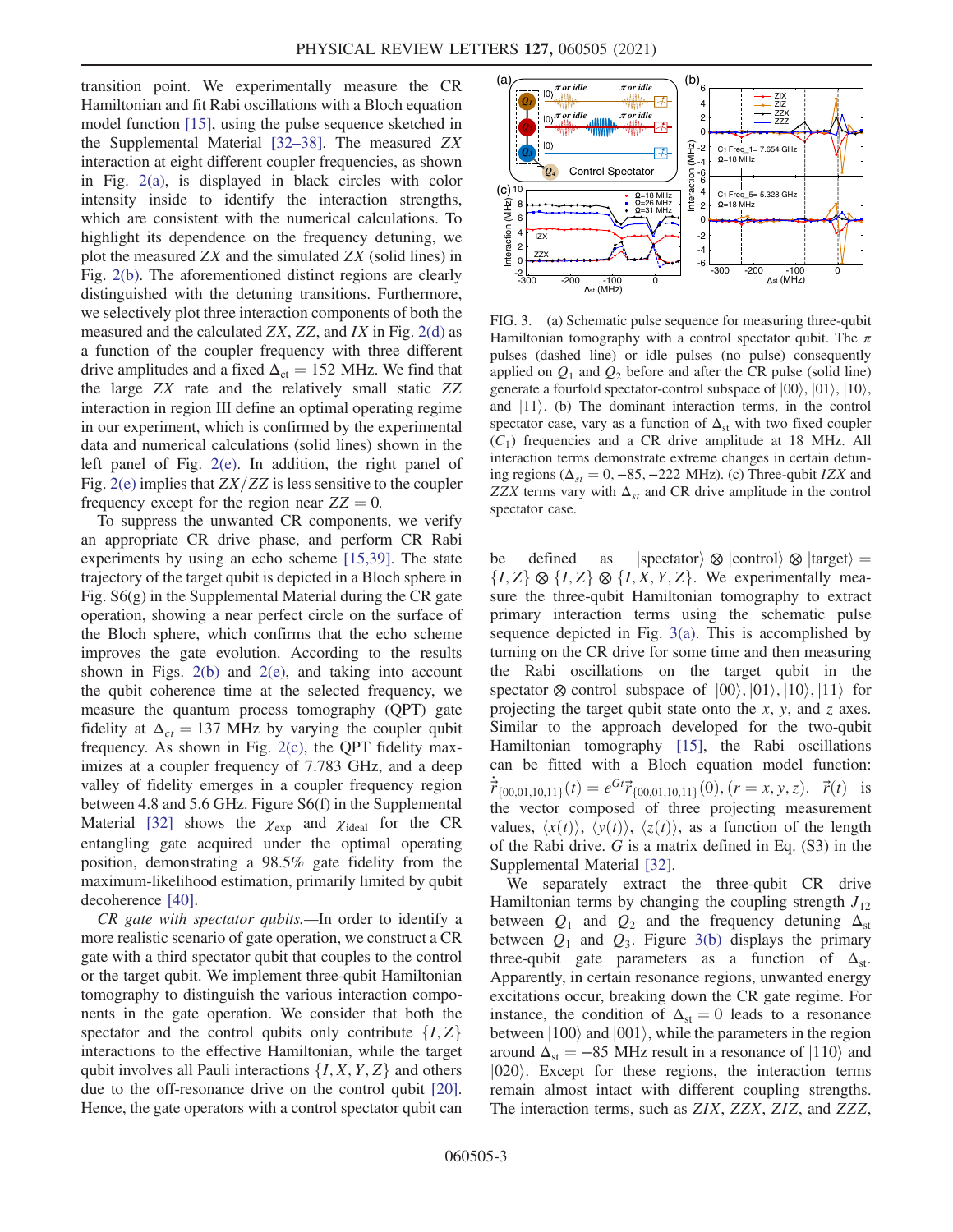describe the effective mediated interaction between the control spectator  $Q_1$  and the target qubit  $Q_3$  through the control qubit  $Q_2$ . These terms affect the evolution of the target qubit and thus degrade the CR gate fidelity. Moreover, these three-qubit Hamiltonian interaction terms also have a dependence on the CR drive amplitude. As an example, the ZZX and IZX interactions, illustrated in Fig. [3\(c\),](#page-2-0) are enhanced with an increase in CR drive amplitude, which is more pronounced in the resonance pole region for the ZZX term.

Similarly, we can conduct three-qubit CR Hamiltonian tomography with a target spectator qubit. Compared to the perturbation impact from the control spectator qubit, we find that the target spectator qubit affects the CR gate more seriously as  $\Delta_{st}$  is close to the resonance poles due to the stronger unwanted energy excitations. In fact, a slight jitter of the target qubit frequency from the static ZZ interaction between  $Q_3$  and  $Q_4$  or the unwanted energy resonance at  $\Delta_{st} = 0$  between  $|001\rangle$  and  $|010\rangle$ , as an example, will seriously disturb or even break down the CR gate operation where the target qubit undertakes the main evolution process, whereas the control qubit is not directly excited.

Impact of spectator qubits on CR gate fidelity.—We first investigate the CR gate fidelity susceptible to the frequency detunings between the spectators and the target qubit. We extract the ZZ interaction between  $Q_1$  and  $Q_2$  ( $Q_3$  and  $Q_4$ ) via a Ramsey-type experiment that involves probing the frequency of one qubit with another in either its ground or excited state [\[41,42\]](#page-5-7). To probe the perturbation impact in various conditions, we execute multiple sets of QPT experiments for each operation point, selectively applying a  $\pi$  or  $\pi/2$  pulse on  $Q_1$  or  $Q_4$ , respectively. The QPT measurement with idle pulse (no pulse) on the spectator qubits (in ground state) sets a control fidelity for each operation point with the particular coupling condition for comparison with the measurements with pulse applied on the spectator qubits (experimental fidelity). The relative gate error in Fig. [4,](#page-3-0) defined as the difference between the experimental fidelity and the control fidelity, reflects the perturbation impact from the spectator qubits. We observe larger relative gate errors or even failure of the gate, as shown in Figs. [4\(b\)](#page-3-0) and [4\(c\)](#page-3-0), near the frequency resonance poles indicated by dashed lines, especially in the target spectator case, revealing that unwanted energy excitations play a major role in degrading the CR gate fidelity. Away from the resonance poles, the gate error, however, relies more on the ZZ interaction, demonstrating certain positive correlations—for instance, among the data points in the control spectator case, where the spectator does not cause a deadly impact as the target spectator does.

We then explore the CR gate fidelity dependent on the coupling strength between the spectators and the gate qubits in three operation regions by modifying the frequency of  $C_1$  and  $C_3$  (see the Supplemental Material [\[32\]](#page-5-5)). As expected, the spectator qubits have almost no

<span id="page-3-0"></span>

FIG. 4. (a) Schematic pulse sequence for investigating the CR gate fidelity with spectator qubits. We categorize the operation into four regions: I: both couplings  $(J_{12}$  and  $J_{34})$  off; II:  $J_{12}$ coupling on while  $J_{34}$  off; III:  $J_{12}$  off while  $J_{34}$  on; IV: both  $J_{12}$ and  $J_{34}$  on. (b),(c) The relative QPT gate error and ZZ interaction (with error bar) vs the frequency detuning of the spectator  $Q_1$  and  $Q_4$  to the target qubit  $Q_3$  in the control spectator case and the target spectator case, respectively. The CR gate fidelity is subject not only to the ZZ interaction but also to the unwanted energy excitations. The representative data points indicated by red and green dashed ellipse highlight the difference in the impact from the spectators between the regions away and near the frequency resonance poles. (d) The relative QPT gate error vs the ZZ coupling strength between the spectator qubits and the gate qubits in the operation regions II (top panel), III (middle panel), and IV (bottom panel).

perturbation impact on the gate qubit regardless of the operations of the spectator qubits, as the couplings between the gate qubits and the spectator qubits are turned off (region I). Once the coupling is on, however, the perturbation impact obviously occurs, and the relative gate error increases as the magnitude of the ZZ interaction rises, as shown in Fig. [4\(d\)](#page-3-0). Particularly, the gate qubits are more susceptible to the perturbation impact from the target spectator qubit (region III) than that from the control spectator qubit (region II). This susceptibility can be attributed to the fact that the standard echo scheme can only effectively reduce errors caused by control spectators [\[43\]](#page-5-8). The perturbation impact becomes more serious, evidenced by the larger relative gate error of up to 22.5% when both couplings  $(J_{12}$  and  $J_{34})$  are all on (region IV). The rotary pulse scheme developed in Ref. [\[43\]](#page-5-8) can further reduce the unwanted interactions from the target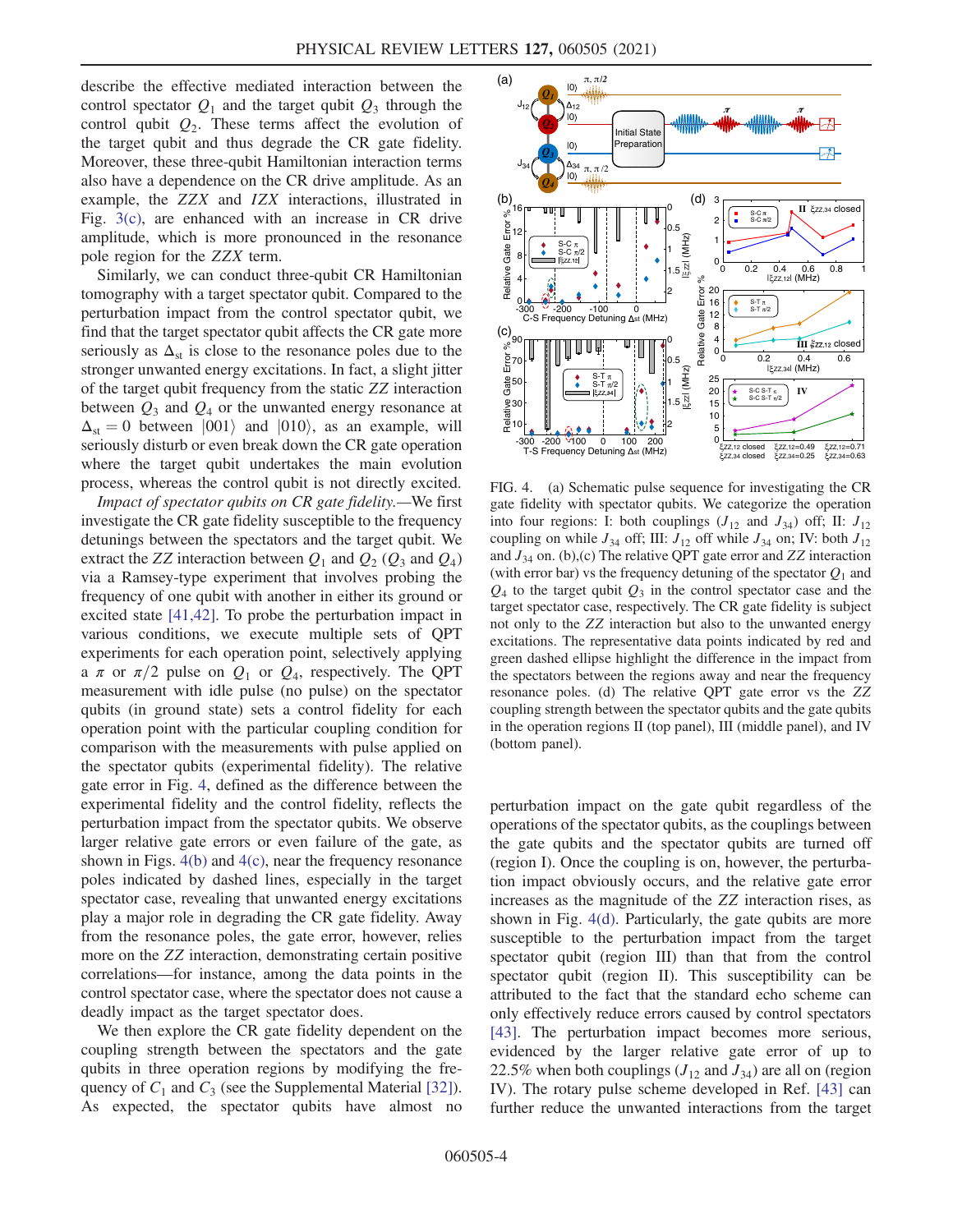spectator with complex rotary pulse control. Note that, near the frequency resonance poles, either the echo pulse scheme or the target rotary protocol will fail due to the fact that the severe leakage from unwanted energy excitations becomes the dominant error source.

Discussions.—The tunable coupling architecture itself provides an extra degree of freedom to tune interactions between computational qubits in an isolated system and thus demonstrates an improvement of the two-qubit gate by verifying an optimal condition via adjusting flux bias on the coupler. However, in a large superconducting network, where one qubit could be treated as a gate qubit in one network block but practically behaves as a spectator qubit in another. To yield a high gate fidelity, the qubit frequencies and coupling strength should be deliberately designed [\[44\]](#page-5-9) to reach a balance between high CR gate fidelity and feasibility of gate operation. Using fluxcontrolled tunable couplers in a large-scale superconducting circuit, it is practical to effectively eliminate the impact from both control spectator and target spectator by tuning off the coupling between the spectators and the vulnerable computational subsystem. Yet even in the case where a tunable coupler is unavailable in the circuit, and the gate operation thus suffers from the inevitable spectator perturbation, our result sheds light on a feasible twoqubit gate operation regime by avoiding the resonance pole regions.

In summary, we exploit the flux-controlled tunable coupler to verify the optimal CR operation regime and provide insight into an improvement of two-qubit gates in large-scale quantum circuits. We here emphasize our main conclusions: (1) Our experimental results reveal that the spectator qubits have a significant impact on the computational gate qubits, and the target spectator qubit leads to more serious degradation of the CR gate fidelity than the control spectator qubit under the echo pulse scheme. (2) We systematically investigate the dependency of gate fidelities on spurious interaction components, and the dominant interaction terms are more pronounced in the resonance pole regions. (3) The three-qubit Hamiltonian tomography method we develop here can be extended and applied to other multibody systems for improving the fidelity of twoqubit gates. Our experimental outcomes will be highly desirable as spectator qubits are inevitably presented in large-scale superconducting circuits for fault-tolerant quantum computation [\[45,46\].](#page-5-10)

We acknowledge Luyan Sun for sharing JPA fabrication parameters. This work was supported by the National Natural Science Foundation of China under Grant No. 11874235, the State's Key Project of Research and Development Plan under Grant No. 2016YFA0301902, and the Tsinghua University Initiative Scientific Research Program.

T.-Q. C. and X.-Y. H. contributed equally to this work.

<span id="page-4-1"></span><span id="page-4-0"></span>[\\*](#page-0-0) Corresponding author. ypsong@mail.tsinghua.edu.cn [†](#page-0-0) Corresponding author. lmduan@tsinghua.edu.cn

- <span id="page-4-2"></span>[1] M. H. Devoret and R. J. Schoelkopf, Superconducting circuits for quantum information: An outlook, [Science](https://doi.org/10.1126/science.1231930) 339[, 1169 \(2013\)](https://doi.org/10.1126/science.1231930).
- [2] J. Q. You and F. Nori, Atomic physics and quantum optics using superconducting circuits, [Nature \(London\)](https://doi.org/10.1038/nature10122) 474, 589 [\(2011\).](https://doi.org/10.1038/nature10122)
- [3] X. Gu, A. F. Kockum, A. Miranowicz, Y. xi Liu, and F. Nori, Microwave photonics with superconducting quantum circuits, [Phys. Rep.](https://doi.org/10.1016/j.physrep.2017.10.002) 718–719, 1 (2017).
- [4] J. Kelly *et al.*, State preservation by repetitive error detection in a superconducting quantum circuit, [Nature \(London\)](https://doi.org/10.1038/nature14270) 519, [66 \(2015\).](https://doi.org/10.1038/nature14270)
- [5] R. Barends, J. Kelly, A. Megrant, D. Sank, E. Jeffrey, Y. Chen, Y. Yin, B. Chiaro, J. Mutus, C. Neill, P. O'Malley, P. Roushan, J. Wenner, T. C. White, A. N. Cleland, and J. M. Martinis, Coherent Josephson Qubit Suitable for Scalable Quantum Integrated Circuits, [Phys. Rev. Lett.](https://doi.org/10.1103/PhysRevLett.111.080502) 111, 080502 [\(2013\).](https://doi.org/10.1103/PhysRevLett.111.080502)
- <span id="page-4-3"></span>[6] C. Song, K. Xu, H. Li, Y.-R. Zhang, X. Zhang, W. Liu, Q. Guo, Z. Wang, W. Ren, J. Hao et al., Generation of multicomponent atomic schrödinger cat states of up to 20 qubits, Science 365[, 574 \(2019\).](https://doi.org/10.1126/science.aay0600)
- [7] A. A. Houck, H. E. Türeci, and J. Koch, On-chip quantum simulation with superconducting circuits, [Nat. Phys.](https://doi.org/10.1038/nphys2251) 8, 292 [\(2012\).](https://doi.org/10.1038/nphys2251)
- [8] C. Neill, P. Roushan, K. Kechedzhi, S. Boixo, S. V. Isakov, V. N. Smelyanskiy, A. Megrant, B. Chiaro, A. Dunsworth, K. Arya et al., A blueprint for demonstrating quantum supremacy with superconducting qubits, [Science](https://doi.org/10.1126/science.aao4309) 360, 195 [\(2018\).](https://doi.org/10.1126/science.aao4309)
- [9] R. A. Pinto, A. N. Korotkov, M. R. Geller, V. S. Shumeiko, and J. M. Martinis, Analysis of a tunable coupler for superconducting phase qubits, Phys. Rev. B 82[, 104522 \(2010\)](https://doi.org/10.1103/PhysRevB.82.104522).
- <span id="page-4-4"></span>[10] S. Poletto, J. M. Gambetta, S. T. Merkel, J. A. Smolin, J. M. Chow, A. D. Córcoles, G. A. Keefe, M. B. Rothwell, J. R. Rozen, D. W. Abraham, C. Rigetti, and M. Steffen, Entanglement of Two Superconducting Qubits in a Waveguide Cavity Via Monochromatic Two-Photon Excitation, [Phys.](https://doi.org/10.1103/PhysRevLett.109.240505) Rev. Lett. 109[, 240505 \(2012\).](https://doi.org/10.1103/PhysRevLett.109.240505)
- [11] J. M. Chow, J. M. Gambetta, A. W. Cross, S. T. Merkel, C. Rigetti, and M. Steffen, Microwave-activated conditionalphase gate for superconducting qubits, [New J. Phys.](https://doi.org/10.1088/1367-2630/15/11/115012) 15, [115012 \(2013\).](https://doi.org/10.1088/1367-2630/15/11/115012)
- <span id="page-4-5"></span>[12] J. M. Chow, A. D. Córcoles, J. M. Gambetta, C. Rigetti, B. R. Johnson, J. A. Smolin, J. R. Rozen, G. A. Keefe, M. B. Rothwell, M. B. Ketchen, and M. Steffen, Simple All-Microwave Entangling Gate for Fixed-Frequency Superconducting Qubits, Phys. Rev. Lett. 107[, 080502 \(2011\).](https://doi.org/10.1103/PhysRevLett.107.080502)
- [13] C. Rigetti and M. Devoret, Fully microwave-tunable universal gates in superconducting qubits with linear couplings and fixed transition frequencies, [Phys. Rev. B](https://doi.org/10.1103/PhysRevB.81.134507) 81, 134507 [\(2010\).](https://doi.org/10.1103/PhysRevB.81.134507)
- [14] J. C. Pommerening, Multiqubit Coupling Dynamics and the Cross-Resonance Gate, Ph.D. thesis, RWTH Aachen University, 2017.